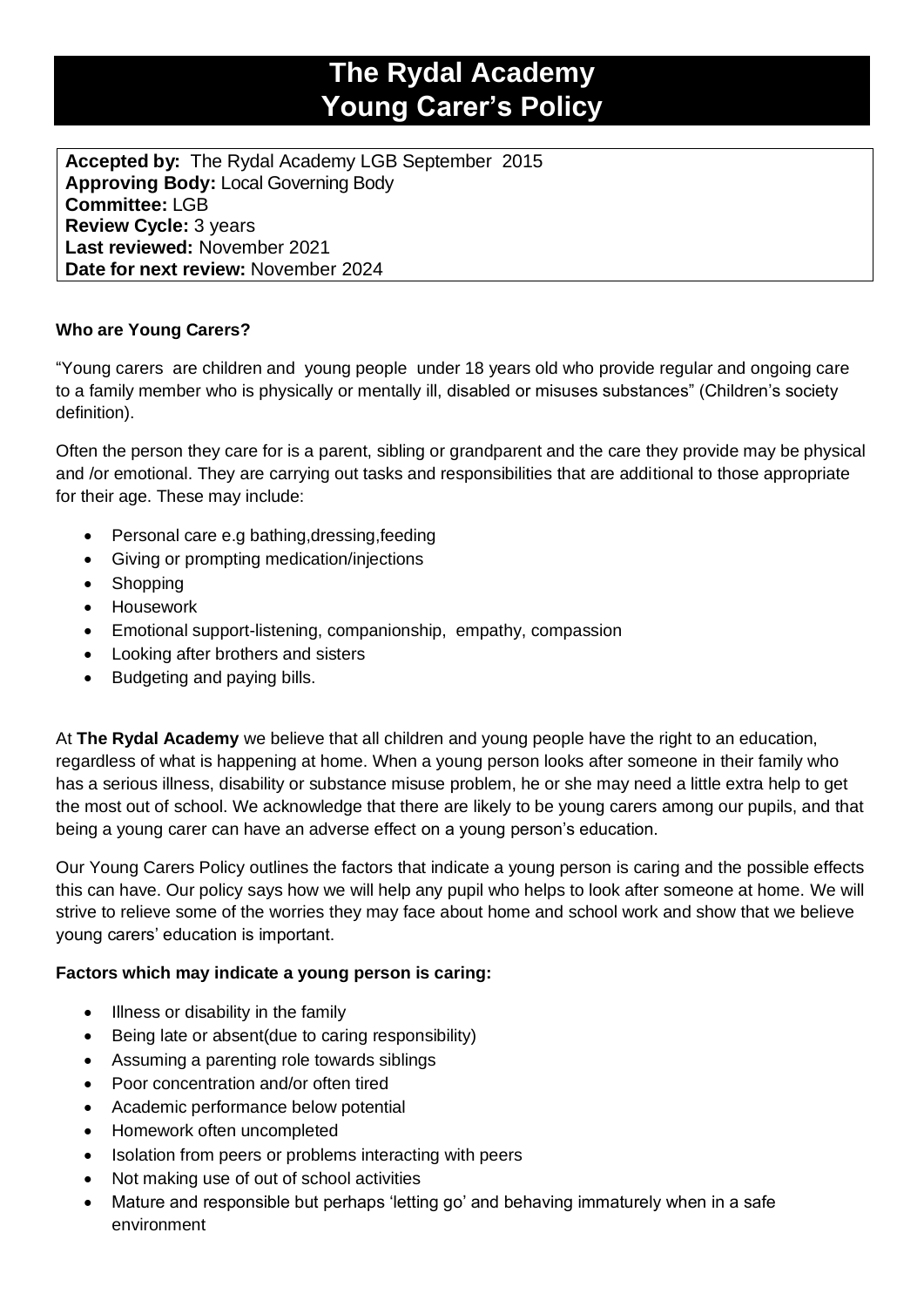- Behaviour problems
- Limited contact with school by parents
- Being bullied
- Poor presentation

### **Possible Effect on Education:**

Because of their responsibilities at home, a young carer might experience:

- Being late or absent
- Concentration problems, anxiety or worry in school
- Emotional distress
- **Tiredness**
- Lack of time for homework
- Poor attainment
- Physical problems such as back pain from lifting
- False signs of maturity due to assuming adult roles
- Behaviour problems (taking out their anger and frustrations)
- Lack of time for extra-curricular activities
- Isolation, embarrassed to take friends home.
- Limited social skills
- Bullying
- Low self esteem
- Feeling that no one understands

### **Support:**

As a school we:

- Have a designated Young Carers' Champion-**Mrs Thurland**
- Our Parental Information record sheet includes a section to identify young carers and asks what support is required
- Ensure that all staff are aware of the needs of Young Carers and have access to the appropriate information regarding the support that is available.
- Give information to the young person about young carers and what information and support is available.
- Liaise with appropriate services and are aware of the referral process to Humankind Darlington Young Carers
- Offer access to our free school bus
- Offer free access to breakfast club and wraparound care
- Consider alternatives and be flexible when responding to the needs of Young Carers. E.g access to a telephone at break times, opportunities to complete reading and spellings during assembly times
- Provide opportunities to share concerns with their chosen adult.
- Provide a room for the young carer to meet with their key worker
- Include issues around disability, mental ill health and young carers in PHSRE and citizenship lessons
- Will highlight the role of Young Carers in assemblies.
- Will avoid stigmatising or labelling pupils who are Young Carers and provide guidance on preventing bullying.